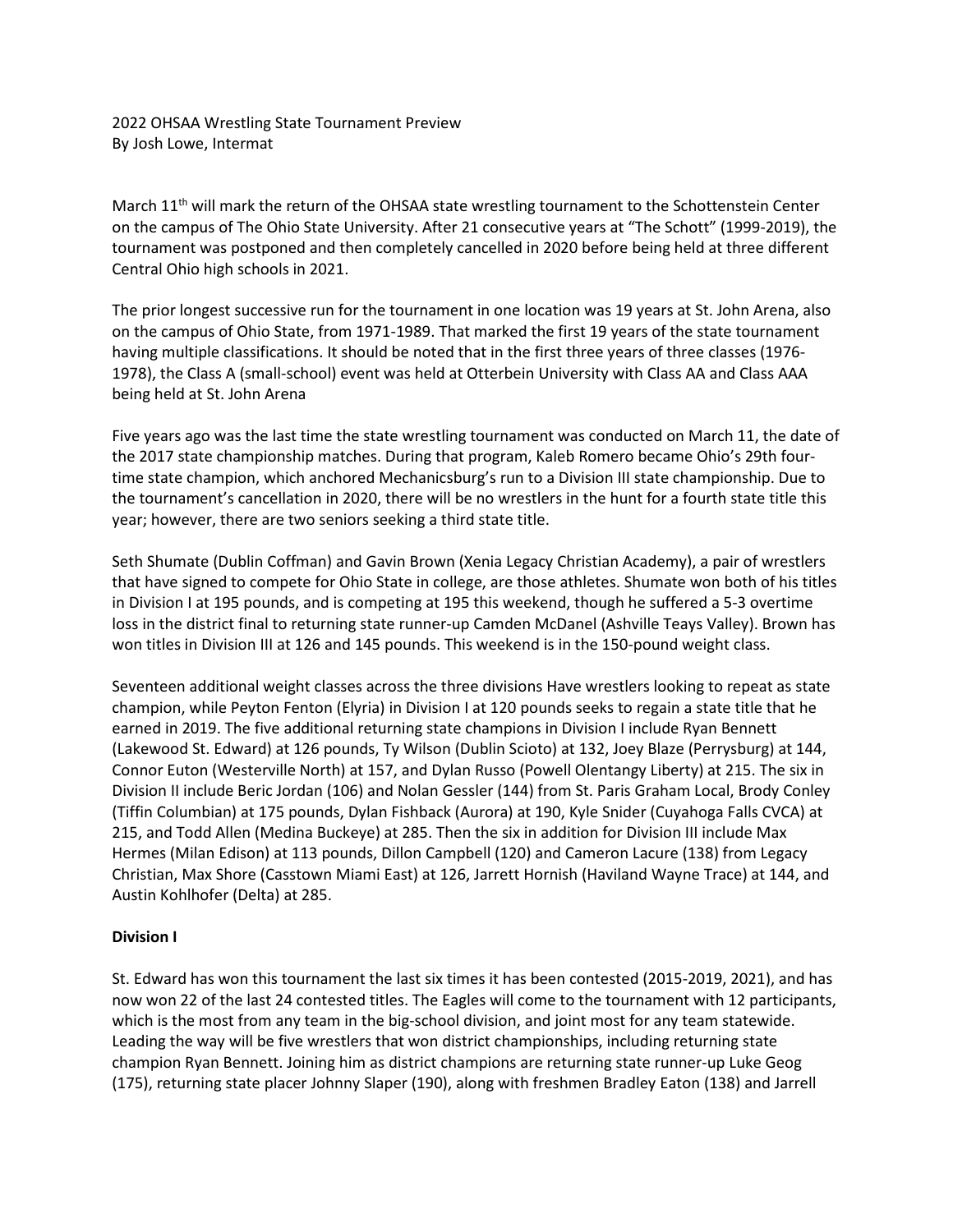Miller (157); six additional wrestlers took second at the district tournament, including returning state placer Wyatt Richter (113) and returning state runner-up Evan Bennett (165).

It should be noted that the five district champions for St. Edward were not the most from any team in Division I. In fact, there were two teams that had more individuals win district titles: Dublin Coffman won seven of eight district championship bouts, while Perrysburg swept all six of theirs on the way to qualifying nine wrestlers respectively to the state tournament.

Perrysburg, which was runner-up in the 2014 Division I state wrestling tournament, is led by returning state champion Joey Blaze and his younger brother Marcus (113), who is the only undefeated wrestler in the big-school division. In fact, the Blaze brothers are the only two wrestlers in the division to have 50 wins entering the state tournament. Also winning district titles for the Yellow Jackets were freshman Cole Evans (106), returning state placer Ryan Avalos (120), junior Wynton Denkins (150), and now twotime state qualifier Myles Takats (165). Evans, Marcus Blaze, Denkins, and Takats beat opposition from St. Edward in the district final. In total, a school-record nine wrestlers advanced to state for Perrysburg.

Dublin Coffman is seeking to become the first Central District team to finish first or second in the standings of either the big-school (Class AAA or Division I) or single-class state tournament. The highest finish is third, most recently by Powell Olentangy Liberty in 2017. The seven district titles were an alldivision high for this season, and two-time state champion Shumate was the only Shamrocks wrestler to lose his district championship bout. Qualifying as champions from district were returning state placers Omar (126) and Ismael (138) Ayoub, Ethan Birden (144) and Dez Gartell (165); now two-time state qualifier Mitchell Broskie (175); now four-time state qualifier Riley Ucker (285); along with sophomore Joseph Baumann (120). In total, nine advanced to state for Dublin Coffman, which tied a school record set back in 2011.

Arguably the deepest weight class in the whole tournament this weekend is the 126-pound class in this division, which features eight returning Ohio state placers (tied for the most in any weight class). It is a weight that features returning state champion Bennett, returning state runner-up Ayoub, along with Kaden Jett (Brecksville) and Mason Brugh (Wadsworth) each placing third at state last year; Bennett, Ayoub, and Jett exit as district champions with Jett beating Brugh 2-1 in a district final.

Ayoub and Jett each face returning state placers in their opening bout. Ayoub against Charles Curtis (Massillon Perry), and Jett against two-time placer Drake Cerny (Marion Harding); those four are in the top half of the draw. Brugh opens his tournament with Brennen Cernus (Pickerington Central), who has an Indiana state title and a National Prep championship earlier in high school career, with two-time state placer Luke Acuna (Centerville) the district champion in that quarter. In the other first round match of Bennett's quarter, you have now two-time state qualifier Vinnie D'Alessandro (Mayfield Village Mayfield) facing returning state placer Colton Spurgeon (Mount Vernon).

Three other first round matches in Division I feature returning/previous state placers facing each other. At 120 pounds, Ryan Avalos (Perrysburg) faces Austin McBurney (Massillon Perry), while returning state runner-up Jaxon Joy (Wadsworth) faces Peyton Fenton; then at 165, it is Jakob Hurley (Galloway Westland) facing Ronald Dimmerling (Canton Glen Oak).

Joining St. Edward and Dublin Coffman as district champions this past weekend were Massillon Perry and Cincinnati LaSalle. The Panthers qualified 10 to state, led by returning state runner-up Aidan Fockler (285) as well as returning third-place finishers in Austin McBurney and Logan Shepherd (215); Fockler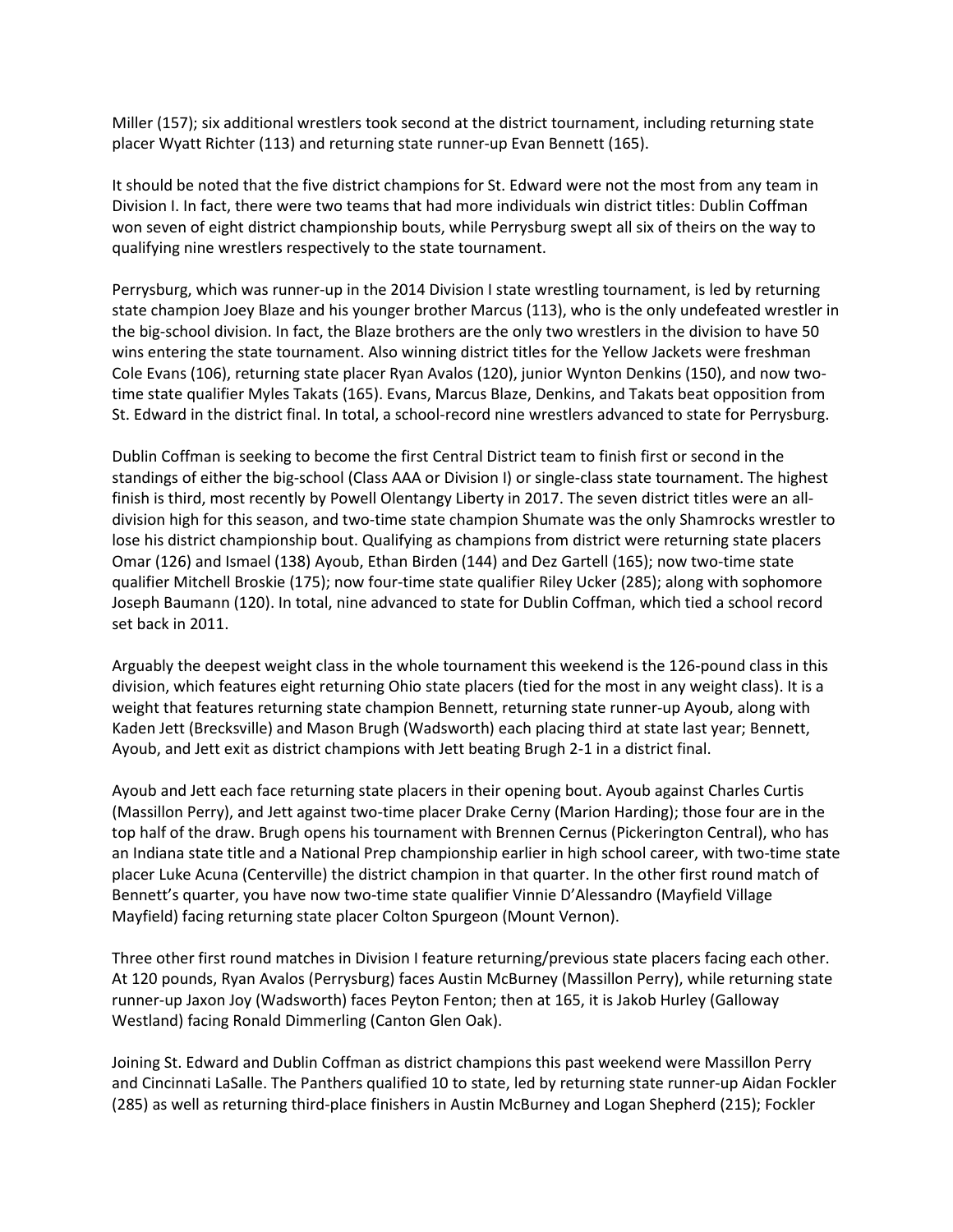and Shepherd were the lone district champions. The Lancers advanced nine to state, led by returning state runner-up Jake Niffenegger (138), who won a district title as did freshman Holden Huhn (113) and multi-time state qualifier Chase Stein (175).

Qualifying seven to the state tournament were Cincinnati Archbishop Moeller and Wadsworth; the Crusaders did not advance a district champ, while the Grizzlies had a pair in returning state placer Chris Earnest (150) and Coen Grimm (190). Four teams advanced six to state, among them is Brecksville-Broadview Hts. The Bees advanced four as district champions, returning state placers Jett and Luke Vanadia (175), along with sophomore Brett Stanley (106) and Manny Scordos (144).

## **Division II**

St. Paris Graham has now won the last 20 contested individual state tournaments (2001-2019, 2021), including last year when the margin was 86-1/2 points between the Falcons and second-place Louisville. It might shock the system to some, but a full half of those tournaments have been won by a margin of more than 100 points. This edition of the Falcons is again strong, as they advance 12 wrestlers to the state tournament from the Wilmington district. It is joint-most in the state with St. Edward (Division I), and the same number that qualified to state last year.

Six of those come into this weekend as district champions, led by returning state champion Beric Jordan; returning state runner-up Carter Neves (215); returning state placers Gunner Cramblett (157), Zack Burroughs (175), and Nolan Neves (285); as well as freshman Brogan Tucker (113). Returning state champion Nolan Gessler was among three to finish second at the district tournament, losing 5-2 to freshman Mitchell Younger (Columbus Bishop Watterson) in the final.

Some of these Graham district champions feature in notable weight classes at the state tournament. Jordan is part of the only weight class across all three divisions to have multiple undefeated wrestlers, as sophomore Jacob Ohl (Ontario) joins him. They sit in opposite half-brackets. Tucker could have to beat three returning state placers on the way to a state title: Billy Smith (Sandusky Perkins) in a possible quarterfinal; Codie Cuerbo (Aurora) in the semifinal, who was runner-up last year at 106 to Jordan, and an opponent Tucker beat in overtime one month ago; and then undefeated district champion Tyler Hisey (St. Mary's Memorial), third at state last year, is in the opposite half-bracket.

Carter Neves comes into the state tournament off a 12-5 district final victory over returning state fourthplace finisher Max Shulaw (Columbus St. Francis), an opponent he had lost to by an 11-3 score three months ago at the Walsh Jesuit Ironman. In the Perry District, it was a rematch of last year's 220-pound final, as Kyle Snider replicated that result with a pin in 1:04 over Bryson Getz (Akron St. Vincent-St. Mary). The potential resides for semifinal matches pairing Neves vs. Getz, and Snider vs. Shulaw, neither of which happened during the season; for reference purposes, Neves beat Snider twice by 5-2 decisions at that Walsh Jesuit Ironman.

Last year's returning runner-up in Division II, Louisville has positioned itself for the chance to get another trophy, as the Leopards advanced a school-record nine wrestlers to the state tournament in winning their district tournament. It is a group led by a pair of district champions in returning state runner-up Pablo Castro (132) and now two-time state qualifier Noah Peterson (175); returning state placers Brenden Severs (157) and Blake Schaffer (190) were district runners-up; while Dominic Hoffarth (138) and returning state placer Cameron Brazek (285) also each qualified for a second state tournament.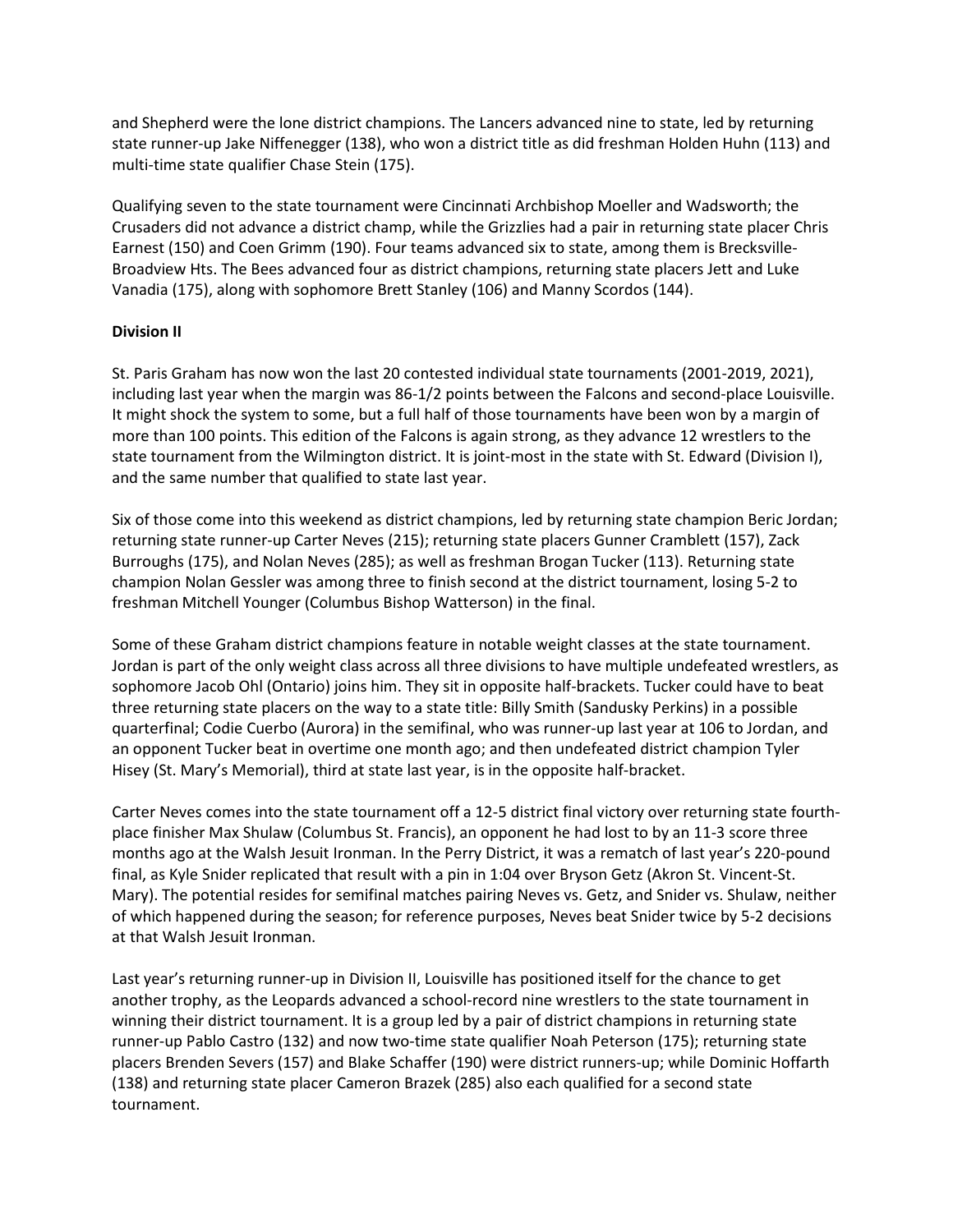Also winning district tournament titles were Medina Buckeye and Minerva, each of whom qualified six wrestlers to state. The Bucks are led by a pair of district champions in returning state placer Eddie Neitenbach (150) and returning state champion Todd Allen, while Kaiden Haines (215) was the lone district champion individual for the Lions.

Qualifying the third-most wrestlers to state in Division II was Wauseon with eight, though the Indians did not have a champion advance out of district. The team is led by returning state placers Collin Twigg (113) and Lawson Grime (138), each of whom finished as runner-up at district, Twigg losing 5-4 in the final to the undefeated Hisey.

Advancing seven each to state were Aurora and Columbus St. Francis DeSales, runner-up finishers at their respective district tournaments to Louisville and St. Paris Graham. Leading the contingent for the Greenmen are four district champions: returning state runner-up Codie Cuerbo, Ashton Smith (157), Tyler Lillard (165), and returning state champion Dylan Fishback who is undefeated on the season. Anchoring the Stallions' contingent is their lone district champion David McClelland (132), who beat returning state runner-up Alijah Stevens (Newark Licking Valley) for the second straight week in his finals match, along with the previously mentioned Max Shulaw.

The deepest weight class in this division with respect to returning and/or previous state placers is 126, which features six such wrestlers. District champions Josh Carman (Carrollton), Cameron Deiter (Bowling Green), TeAndre Allen (Pepper Pike Orange), and Matt Ellis (Waynesville) are among the six and appear in that order on the state bracket. Should either Deiter or Ellis win the tournament, they would become the first wrestler for their school to win an individual state title. The additional returning state placers in this weight bracket are Brandon Sauter (Batavia) and Cooper Rathburn (Columbus Bishop Hartley). Sauter, the highest returning placer, is in the same quarter bracket as Carman; while Rathburn has an opening round match against Allen, the wrestlers both placing seventh at state last year.

## **Division III**

The tournament featuring the state's smallest schools also happens to feature some of the most accomplished wrestlers across the three classifications. The seven returning champions is the highest among the three divisions, while eight out of the 14 weight classes feature five or more returning and/or previous state place-winners; by comparison Division I only has three such weight classes, while Division II has five.

Returning state champions of the individual state tournament Legacy Christian are very well-positioned to repeat, as the Knights qualified a school-record nine wrestlers to the state tournament, including four district champions. That group is led by two-time state champion Gavin Brown, returning state champions Dillon Campbell and Cameron Lacure, as well as returning state medalist Nick Alvarez (165). Also featured among the state qualifiers are returning state runner-up Eli Campbell (113) and returning state placer Logan Attisano (126).

Joining Legacy Christian in winning a district tournament this past weekend was North Lima South Range, which also won the OHSWCA dual team state tournament last month. The Raiders qualified a school-record eight to the state tournament, though returning state placer Raymond Cmil (132) was the only district champion; Michael Markulin (138) and Logan Cormell (165) have also placed at state before among the other state participants.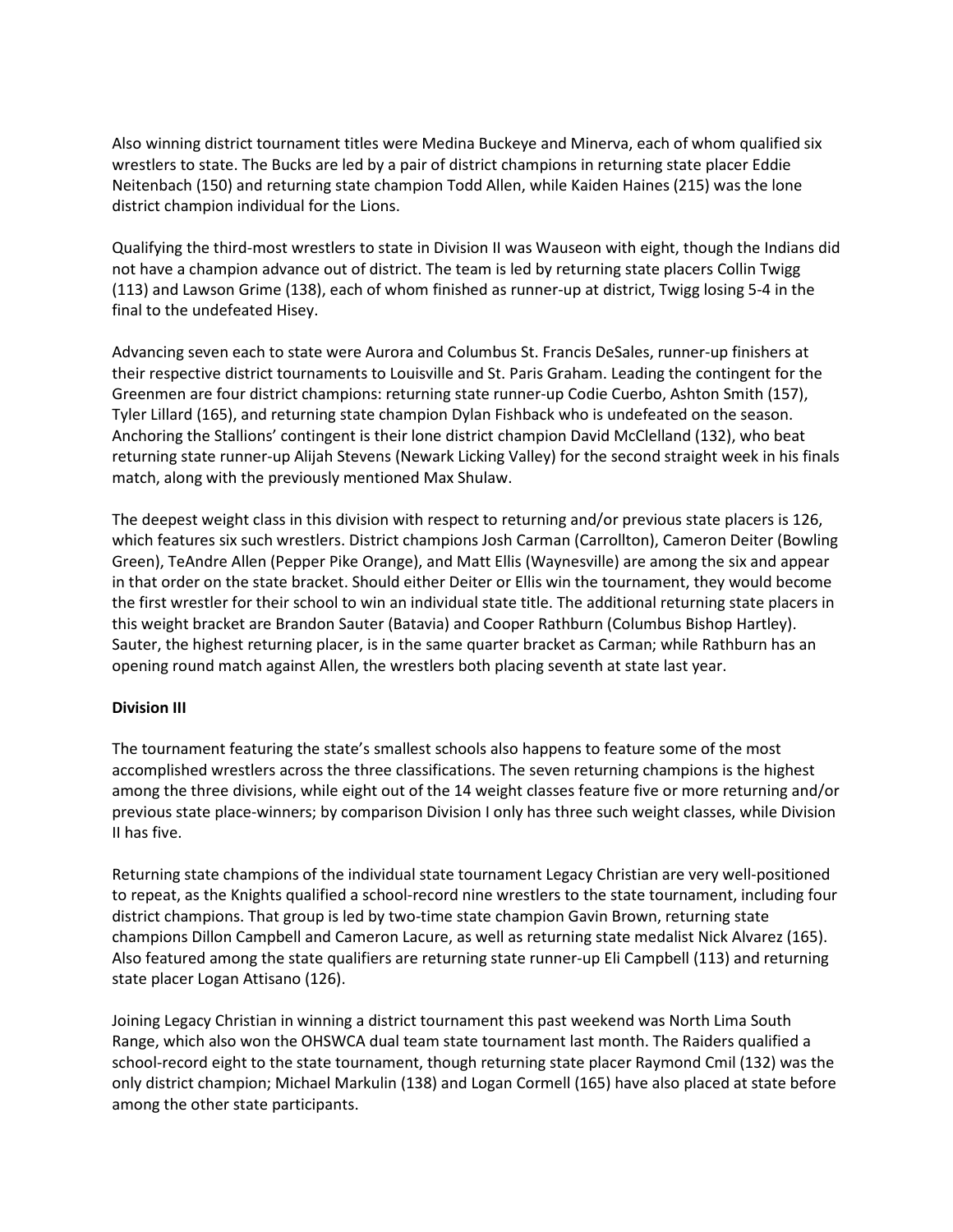Milan Edison was runner-up to Legacy Christian in last year's state tournament, the highest finish in program history at the individual tournament. The Chargers won a district title for the third consecutive time, this time qualifying six to the state tournament despite losing two returning state placers to season-ending injury in December and another returning state qualifier suffering injury during the district tournament. Four advanced to state as district finalists, returning state champ Max Hermes and returning state placer Logan Lloyd (190) won titles, while returning state placer Remington Bauer (157) and multi-time state participant Jacob Thompson (215) each took second.

Barnesville rounds out the quartet of district champions, as the Shamrocks pushed all five of their state qualifiers into finals matches last weekend. Entering state as district champions are returning state placer Dakota King (120), Skyler King (138), Ayden King (144), and Logan Tague (150). Other teams to qualify five to state include Covington, Liberty Center, and Marion Pleasant (district runners-up to Barnesville); while Apple Creek Waynedale (runner-up to South Range at district) and Mechanicsburg (runner-up to Legacy Christian at district) have six on the state tournament bracket.

Despite the presence of a returning state champion in sophomore Dillon Campbell, the 120-pound weight class features eight prior state placers in total, joint most across the three divisions. Two-time medalist Patrick Reineke (Gates Mills Hawken) could face Campbell in a quarterfinal, while Brock Durbin (Ashland Mapleton) and Dakota King sit in the other part of that same half-bracket. In the lower half, returning state placer Landen Duncan (Southington Chalker) and freshman Phoenix Contos (Genoa Area) are the district champions. Gavin Caprella (Lima Central Catholic), runner-up at district to Campbell, sits in the Contos quarter; while Nathan Parks (Attica Seneca East) draws Duncan in the opening round, with Michael Hagan (Covington) possibly awaiting the winner in the second round.

The 132-pound weight class has three wrestlers that return from finishing top three at the state tournament last year. However, none of them won their respective district tournament weight classes. Will Davidson (Kirtland) and Hayden Kuhn (Ashland Crestview) both were third at state last year, and now face each other in the opening round, with returning state placer Daxton Chase (Marion Pleasant) as the district champion in that quarter-bracket. Hunter Long (Haviland Wayne Trace) is the district champion in the other quarter of that same half.

Down in the lower half bracket, the district champions are returning state medalist Cmil and two-time state placer Alec Homan (Monroeville); Cmil beat Davidson 3-2 in the semifinal at district, while Homan upended Kuhn 2-1 in the tiebreaker of a district final. Returning state runner-up Trey Allen (Mechanicsburg) is other state medalist in this weight class, and is in the same quarter bracket as Homan after losing 4-0 in the tiebreaker to Long in a district semifinal.

Among the three weight classes in Division III with six returning state medalists is the 157-pound weight class, which happens to feature competitors that finished second, third, and fourth respectively at 152 last year. Each won their respective district tournament this weekend. Returning state runner-up Tate Geiser (Dalton) and state fourth-place finisher Connor Smith (Gibsonburg) are paired in the same half, while third-place finisher Jake Hurst (Mechanicsburg) is in the other half-bracket.

Geiser became the first state finalist in program history for Dalton last season, while Gibsonburg's only finalist came 40 years ago when Paul Sanchez earned state gold at unlimited in Class A. Returning state placer David Davis (Miami East), who lost 2-0 in overtime to Hurst in the district final, sits in the same quarter bracket as Smith. The other two returning state medalists are in the same half as Hurst but the